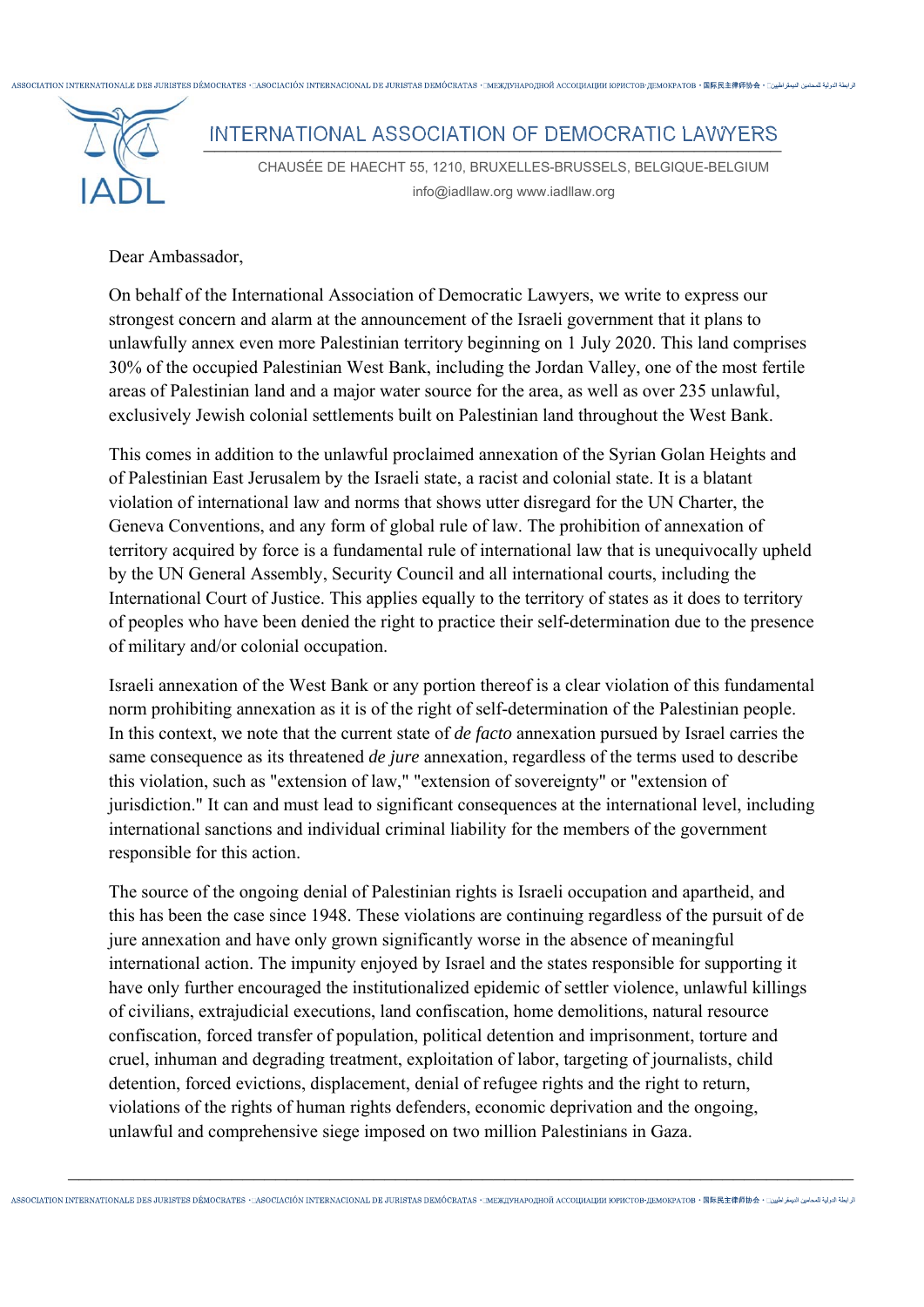

Israel routinely violates the International Covenant on Civil and Political Rights (ICCPR), including Article 9, which guarantees people's rights to know the reason for their arrest and be free of arbitrary arrest or detention, as well as Article 14, which governs the right to a fair and public trial. Of course, the Israeli military court system, used against Palestinian civilians – while unlawful Israeli settlers are exempted - also violates the provisions of the ICCPR.

In this context, a mere condemnation of annexation is insufficient to respond to the threat to the Palestinian people and to the fundamental principles of law. The lack of political will at the international level to protect Palestinian rights in line with international humanitarian law, international human rights law and fundamental international norms such as those of the UN Charter has led to the continuation and extension of these ongoing violations.

In this context, we note that Israel is already responsible for the crime of apartheid. As defined in the International Convention on the Suppression and Punishment of the Crime of Apartheid (1973) and the Rome Statute of the International Criminal Court (2002), apartheid is a system of "inhumane acts...committed in the context of an institutionalised regime of systematic oppression and domination by one racial group over any other racial group or groups and committed with the intention of maintaining that regime." In this context we note that as extensively documented by many UN committees, Special Procedures and investigations, Israel is already responsible for the crime of apartheid against the Palestinian people.

Further, we also note that Israel is also responsible for the crime of genocide against the Palestinian people. From the mass killing and displacement of Palestinians in 1948 to the devastating siege on Gaza to the annexation plan, which aims to force Palestinians from their land by depriving them not only of access to the law but also to agricultural land and water sources, Israel is responsible for a series of institutional policies and practices "committed with intent to destroy, in whole or in part, a national, ethnical, racial or religious group," as defined by the Convention on the Prevention and the Punishment of the Crime of Genocide and Article 6 of the Rome Statute of the International Criminal Court.

Therefore, we note that under the Genocide Convention, the Convention on the Crime of Apartheid and the UN Charter, states have a responsibility to prevent or punish these crimes. For too long, Israel has enjoyed the support of states that has allowed it to continue this behavior with impunity. This support has taken the form of direct military aid, as in that provided by the United States of America, which has further demonstrated its utter disregard for multilateralism and the international order through its expressed support for Israel's annexation plan and promulgation of the so-called "Peace to Prosperity" plan. Other states, such as those member states of the European Union, have continued not only to shield Israel from accountability but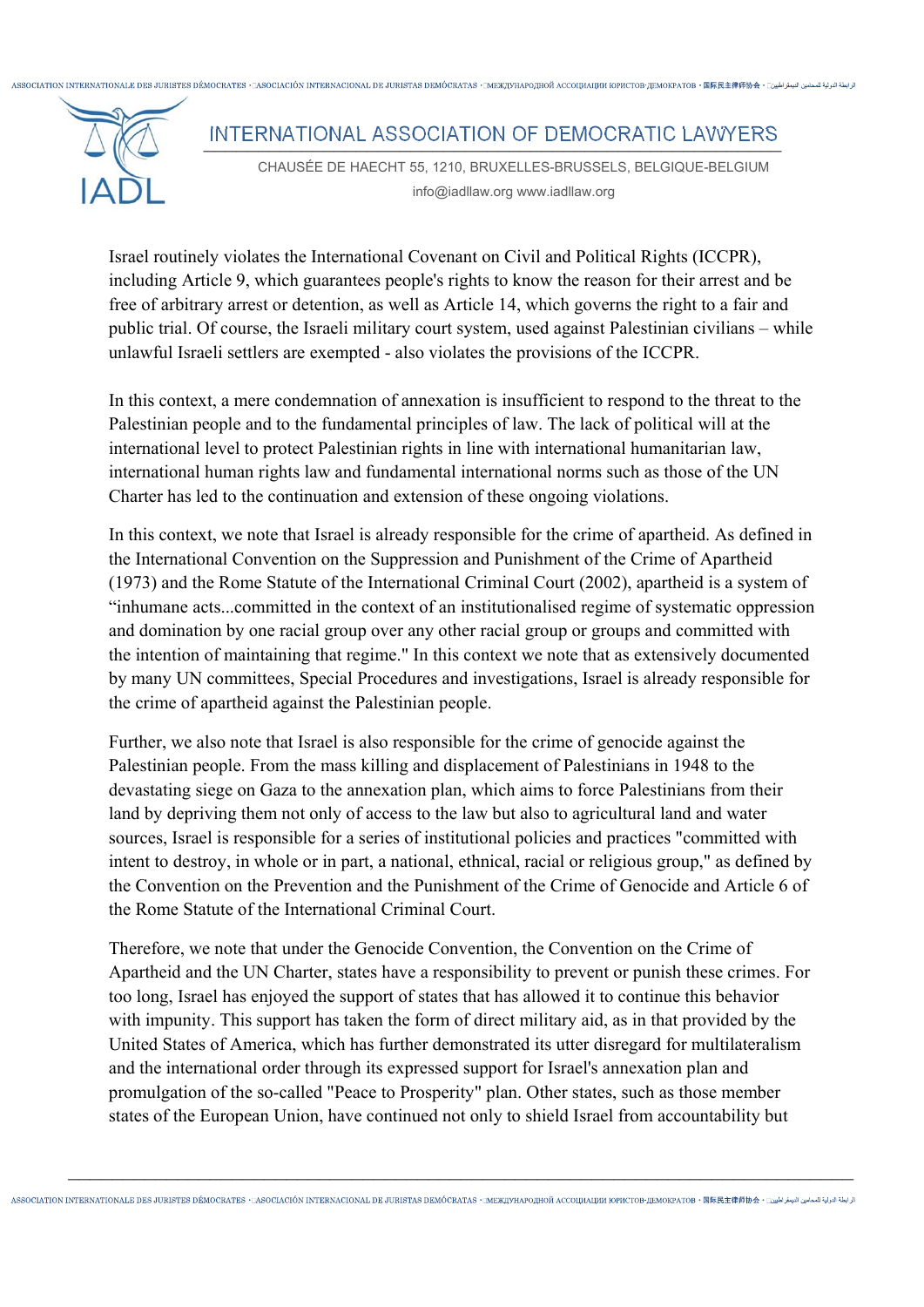العامة المحامد التعبة المسابع المسلم المسلم المسلم ASSOCIATION INTERNATIONALE DES JURISTES DÉMOCRATES - DASOCIACIÓN INTERNACIONAL DE JURISTAS DEMÓCRATAS - DEMOCHADO JUAN ACCOUNATIVI IOPICTOR - IENOKPATOR - 国医民主律価协会 - DAN ì INTERNATIONAL ASSOCIATION OF DEMOCRATIC LAWYERS

CHAUSÉE DE HAECHT 55, 1210, BRUXELLES-BRUSSELS, BELGIQUE-BELGIUM info@iadllaw.org www.iadllaw.org

also to continue favorable trade deals and funding agreements, such as the EU-Israel Association Agreements, despite numerous statements of condemnation for Israel's violations of international law.

Therefore, we urge in this context that you not only take action by condemning the annexation plan pursued by the Israeli "unity government" of Benjamin Netanyahu and Benny Gantz, but also by imposing real consequences on Israel. These consequences should not be tied only to the current annexation plan but also to the ongoing crimes of genocide and apartheid being committed against the Palestinian people.

The United Nations may impose a sanctions regime that aims to maintain or restore international peace and security, including arms embargoes and other forms of restrictions. Sanctions on Israel rather than continued impunity are one important step towards holding Israel accountable for its occupation and the numerous violations of Palestinian human rights that flow from that occupation.

Further, within this context, we note the responsibility of individual states to refrain from involvement and complicity in these ongoing crimes and the crime of annexation. This also includes the responsibility of states to cooperate to bring to an end grave violations of international law committed by any state. To that end, countermeasures are necessary, including refusing to deal in arms with the Israeli state that demonstrably uses this weaponry in the commission of crimes against the Palestinian people and refusing to purchase arms that have been tested through ongoing crimes against the Palestinian people. Therefore, we urge international bodies to impose a comprehensive prohibition on military trade and security and military joint training and cooperation with Israel.

We further note the responsibility of states to cancel or end trade agreements that are nominally conditioned on human rights principles yet have continued despite severe violations, such as the EU-Israel Association Agreement and other free trade agreements with Israel. Within this context, the adoption of national legislation in each country prohibiting trade with unlawful settlements is a critical step towards cutting off complicity and cooperation with the colonial annexation project. This also means that governments have a responsibility to ensure that corporations in their countries respect international human rights and humanitarian law by refraining from business deals and trade agreements with Israeli settlements and other Israeli institutions linked to ongoing war crimes and crimes against humanity targeting the Palestinian people.

Finally, we note the responsibility of states to support criminal accountability for Israeli officials responsible for these crimes at the International Criminal Court. Instead of receiving support,